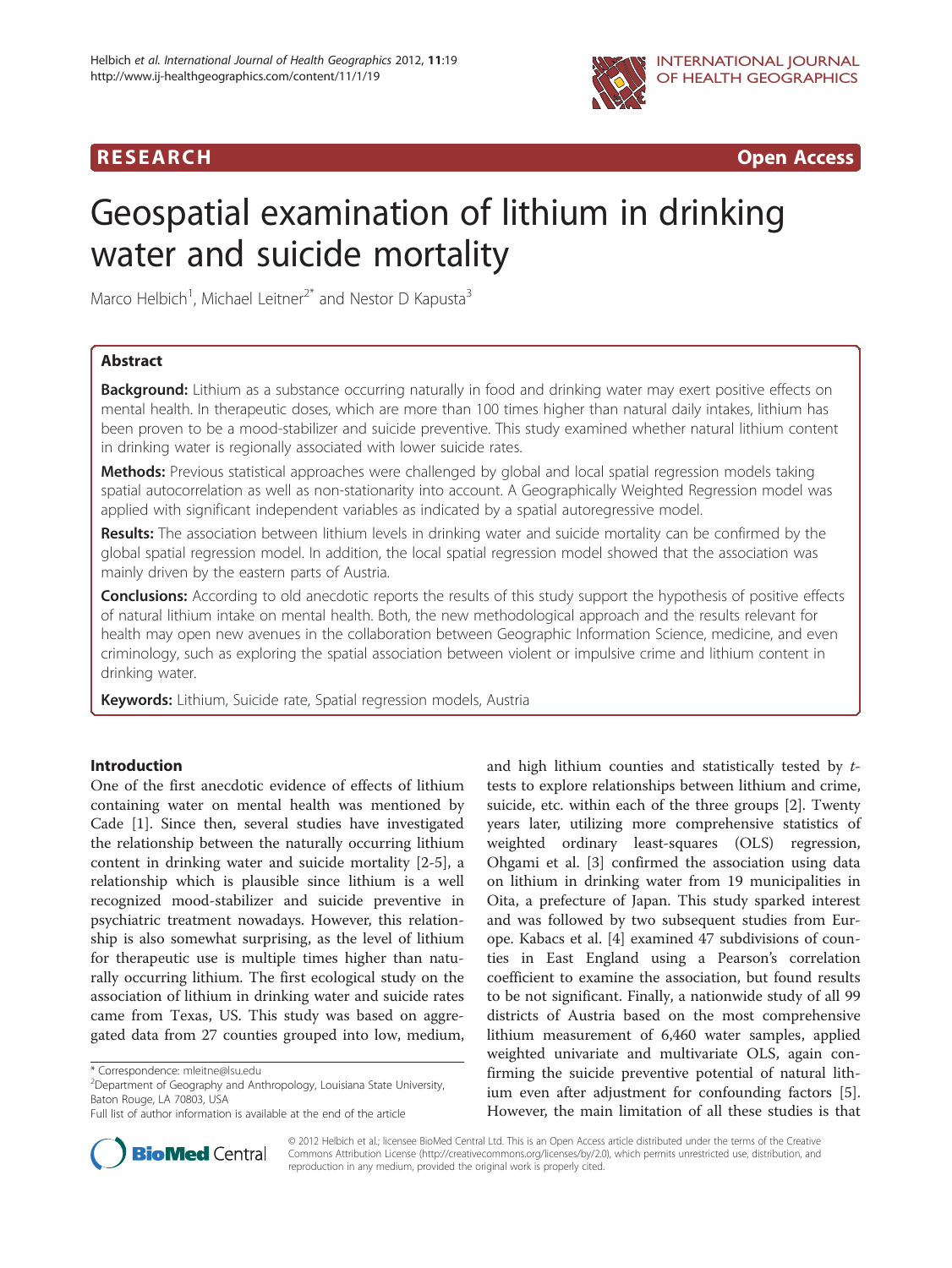they do not consider the unique properties of space, having serious consequences concerning the statistical validity of published results (see, e.g. [\[6](#page-7-0)-[8\]](#page-7-0)).

Essential special properties of geospatial data are spatial autocorrelation and spatial heterogeneity (nonstationarity). The first property implies a spatial association between an attribute value at a particular location and attribute values at other locations close by. The second property describes systematic spatial variation of attribute values across space [\[6,7](#page-7-0)]. It is well established that these spatial effects must be taken into account when modeling the spatial relationship in a regression framework [\[6](#page-7-0)], such as the association between the amount of lithium in drinking water and mortality ratios or other explanatory variables across space. The consequence of ignoring both spatial effects makes statistical inference invalid and results in misleading conclusions (for a detailed discussion see, e.g. [[6-8](#page-7-0)]).

Therefore, in contrast to all previous research [[2-5](#page-7-0)] this study models both spatial autocorrelation and nonstationarity explicitly by means of global and local spatial statistical models and thus aims to challenge the hypothesis of lithium as a suicide preventive substance in natural distribution.

# Data and methods

The same original data set as in [\[5](#page-7-0)] is used in this analysis. In total, 6,460 water samples from drinking water supplies from 99 Austrian districts were analysed for lithium. The average was 65.3 samples per district, with a range from 1 to 312 samples. The lowest measurable threshold lithium level by inductively coupled plasma optical emission spectrometry was 0.0033 mg/l. For the statistical calculations, lithium levels were averaged per district with a mean lithium level of 0.0113 mg/l (SD  $\pm$ 0.027). Further, data on suicide rates adjusted as standardized mortality ratios (SMR; [[9\]](#page-7-0)), proportion of Roman Catholics, population density, and per capita income were obtained from Statistics Austria. Density of psychiatrists, general practitioners, and psychotherapists were obtained from the Austrian Medical Chamber and the Austrian Institute of Health (ÖBIG). Unemployment rates per district were obtained from the Austrian Public Employment Service (AMS) and were averaged for the available years 2005–2008. Further details were described previously in [\[5\]](#page-7-0).

First, exploratory spatial data analysis is applied to demask spatial patterns which may contradict fundamental model assumptions of the subsequent regression. To start off, spatial autocorrelation and non-stationarity in the variables are explored using the global Moran's I and the local  $G^*$ -statistic. In this context "global" refers to testing for spatial autocorrelation for the entire study area at once and deriving a single value indicating

whether spatial autocorrelation exists and what its strength is.

The Moran's I [[10\]](#page-7-0) is a widely used measure of global spatial autocorrelation, which tests whether there are some relationships between location and attribute values. A significant positive statistic indicates that nearby locations of similar attribute values are more spatially clustered than randomly distributed. In contrast, a significant negative statistic shows dissimilar values at nearby locations showing a more dispersed pattern.

This global measure is not capable to explore distinctive local features as well as the non-stationarity of a spatial process. Often, a non-stationary response variable is a first clue for spatially-varying relationships in a multivariate regression model. Therefore, Getis and Ord [[11\]](#page-7-0) have introduced the G\*-statistic to detect clusters of high or low values by location. High positive values refer to "hot spots" and high negative values to "cold spots". As such, "hot spots" can be described as areas, where districts with high levels are surrounded by other districts with high levels. In contrast, "cold spots" are clusters with low level districts surrounded by other low level districts. A crucial step in spatial modeling is the choice of an appropriate representation of space. Common choices for such representations are, for instance, contiguity, k-nearest neighbors, among others. For a summary see [\[12](#page-7-0)].

The classical ordinary least squares (OLS) model is widely used to model the global relationship between a response and one or more explanatory variables. OLS assumes, among other things that residuals are spatially independent. Residual autocorrelation captures unexplained similarities between neighboring districts, which can be a results of omitted variables or a misspecification of the regression model in general [[13\]](#page-7-0). Accounting for spatial effects reduces the magnitude of the prediction error, removes most of the systematic error, and leads to more reliable estimates [\[8](#page-7-0)]. In this study the OLS model serves as the reference model.

Global models that account for spatial effects are spatial autoregressive models, introduced by Anselin [\[6](#page-7-0)]. They comprise of two special cases, namely the spatial lag and the spatial error model. The spatial lag model extends the standard OLS regression model by including a spatially lagged dependent variable, which can be mostly interpreted as spill-over effects. Ignoring this lagged dependent variable leads the OLS model to be biased and inconsistent [\[14\]](#page-7-0). This model will be referred to as the spatial autoregressive (SAR) model in the reminder of this article. The spatial error model addresses the presence of spatial autocorrelation by defining a spatial autoregressive process for the error term and, by doing so, captures unexplained similarities. Not considering this spatial process in the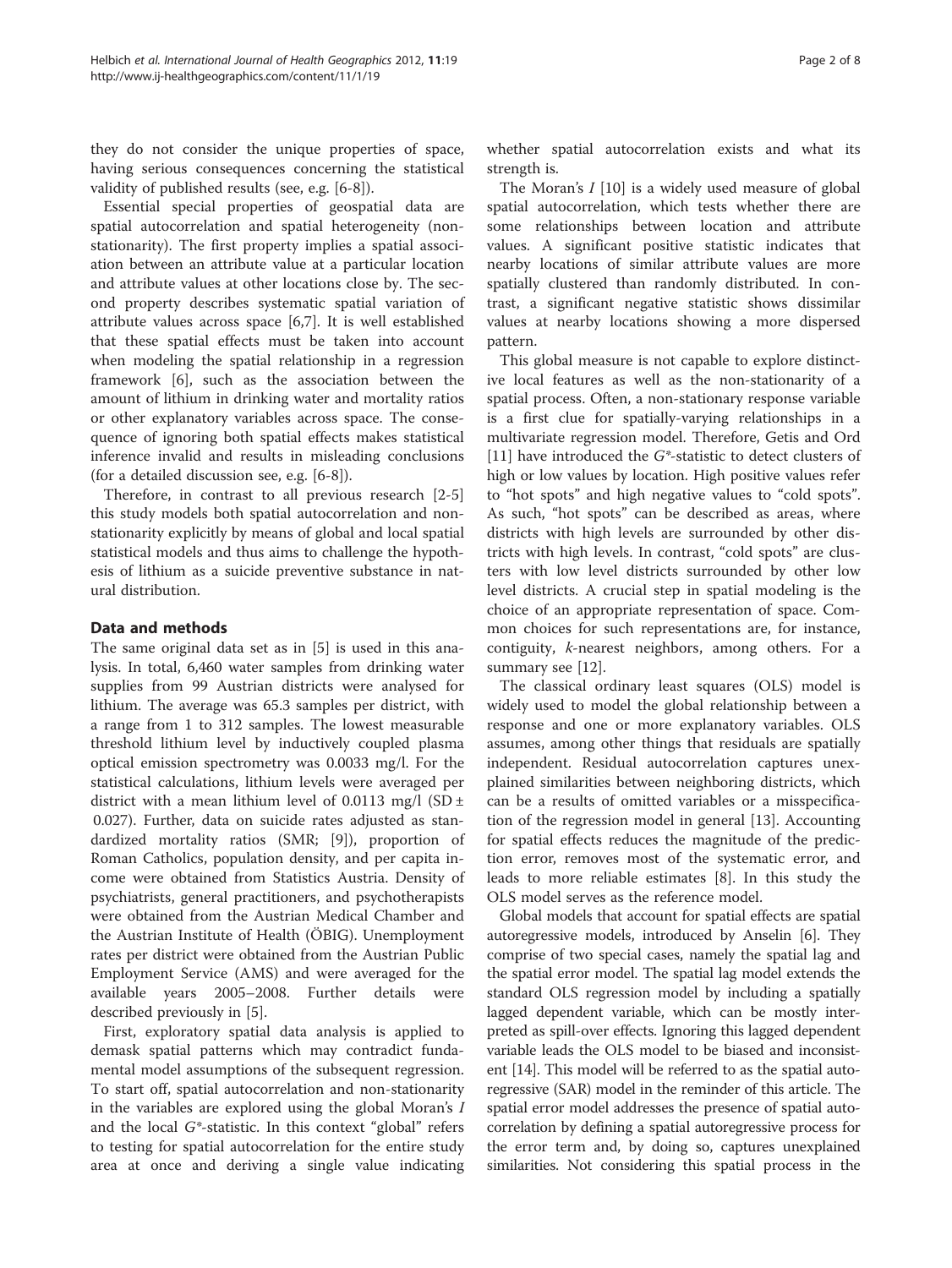error term yields the OLS estimates to be inefficient, although unbiased [\[14\]](#page-7-0). The Lagrange multiplier test statistic (LM) on the estimated OLS residuals helps to decide between these two alternative model specifications.

Global regression models assume a homogeneous behavior of the estimated parameters across space, which has often proven to be unrealistic. A way out is the application of the Geographically Weighted Regression (GWR), a local regression model that explores local spatial variations of the parameters [\[15](#page-7-0)]. The GWR models spatial autocorrelation and spatial heterogeneity for subsets of the entire data set. Each subset is established around a regression point with near data points exhibiting a higher influence than more distant data points. The weighting is often based on a bisquare kernel function (e.g. [\[16](#page-7-0)]). The setting of an appropriate bandwidth length of the weighting function is crucial. The most common is the adaptive bandwidth, where its length is allowed to vary across space, depending on the density of the data points. In densely populated areas the kernel possesses a shorter bandwidth in contrast to regions with larger inter-point distances, where the bandwidth is longer [[15](#page-7-0)]. A kernel function with an adaptive bandwidth improves the goodness-of-fit, if data points are irregularly distributed across space. Despite the critique that the GWR is more suitable for exploratory analysis (see e.g. [[17,18\]](#page-7-0) and references therein), it is a flexible model type to investigate spatially varying relationships, which is the focus of this research. GWR estimations are modeled for the same level of aggregation or spatial units as the original data and can be interpreted in the same way as OLS regression estimates.

# Results

In a step-by-step approach, an exploratory spatial data analysis, a global non-spatial regression model, a global spatial regression model, and finally a local spatial regression model were developed and applied to explore the association that lithium and other factors have on suicide mortality.

# Exploratory (spatial) data analysis

In the analysis to follow, the standardized mortality ratio (SMR) is the dependent variable. The eight independent variables include mean lithium level, population density, per capita income, proportion of Roman Catholics, psychiatrist density, psychotherapist density, general practitioner density, and unemployment rate.

Non-parametric Spearman's correlations (Table 1) show that suicide mortality is significantly correlated with mean lithium levels per district, population density, per capita income, the proportion of Roman Catholics, as well as the density of psychiatrists and psychotherapist. These six variables are thus potential candidates for

| Table 1 Spearman correlation r. between standardized |
|------------------------------------------------------|
| mortality ratios (SMRs) for suicide (2005–2009) and  |
| district characteristics                             |

| <b>District characteristics</b>           | <b>Suicide SMR</b> |                |  |  |
|-------------------------------------------|--------------------|----------------|--|--|
|                                           | r,                 | p-val.         |  |  |
| Lithium level, mean (mg/l)                | $-0.26$            | $0.009$ **     |  |  |
| Population density (per $km^2$ )          | $-0.35$            | $***$<br>0.000 |  |  |
| Per capita income (in 1,000 Euro)         | $-0.47$            | $0.000$ ***    |  |  |
| Proportion of Roman Catholics, %          | 0.37               | $***$<br>0.000 |  |  |
| Unemployment rate, %                      | $-0.14$            | 0.178          |  |  |
| Psychiatrist density (per 10,000)         | $-0.41$            | $***$<br>0.000 |  |  |
| Psychotherapist density (per 10,000)      | $-0.49$            | $***$<br>0.000 |  |  |
| General practitioner density (per 10,000) | $-0.17$            | 0.099          |  |  |

Signif.: '\*\*\*' 0.001, '\*\*' 0.01, '\*' 0.05.

influencing suicide mortality in a multivariate regression model. In contrast, the unemployment rate and the general practitioner density did not significantly correlate with the suicide SMR.

A significant Moran's I statistic is a first clue that parameter estimates in an OLS regression maybe affected by spatial residual autocorrelation. For this reason, the Moran's I statistic was calculated for the dependent and all eight independent variables included in this study. The neighbourhood relationships for calculating the Moran's I statistic are defined as first order queen contiguity, which is commonly used in applied research (e.g., [\[16](#page-7-0)]). Results indicate that both the suicide SMR and three of the eight independent variables exhibit significant global positive spatial autocorrelation. All other five independent variables possess a positive spatial autocorrelation that is not significantly different from a spatially random distribution (Table 2).

The spatial distribution of a variable having significant positive spatial autocorrelation usually shows statistically

Table 2 Global Moran's I statistic for variables included in this study

|                              | Moran's I | p-val.         |
|------------------------------|-----------|----------------|
| Dependent variable:          |           |                |
| Suicide SMR                  | 0.392     | ***<br>0.00.   |
| Independent variables:       |           |                |
| I ithium level               | 0.400     | $***$<br>0.001 |
| Population density           | 0.015     | 0.269          |
| Per capita income            | 0.551     | $***$<br>0.001 |
| Prop. of Roman Catholics     | 0.276     | $***$<br>0.001 |
| Unemployment rate            | 0.060     | 0.171          |
| Psychiatrist density         | 0.066     | 0.132          |
| Psychotherapist density      | 0.090     | 0.072          |
| General practitioner density | 0.041     | 0.668          |

Signif.: '\*\*\*' 0.001, '\*\*' 0.01, '\*' 0.05.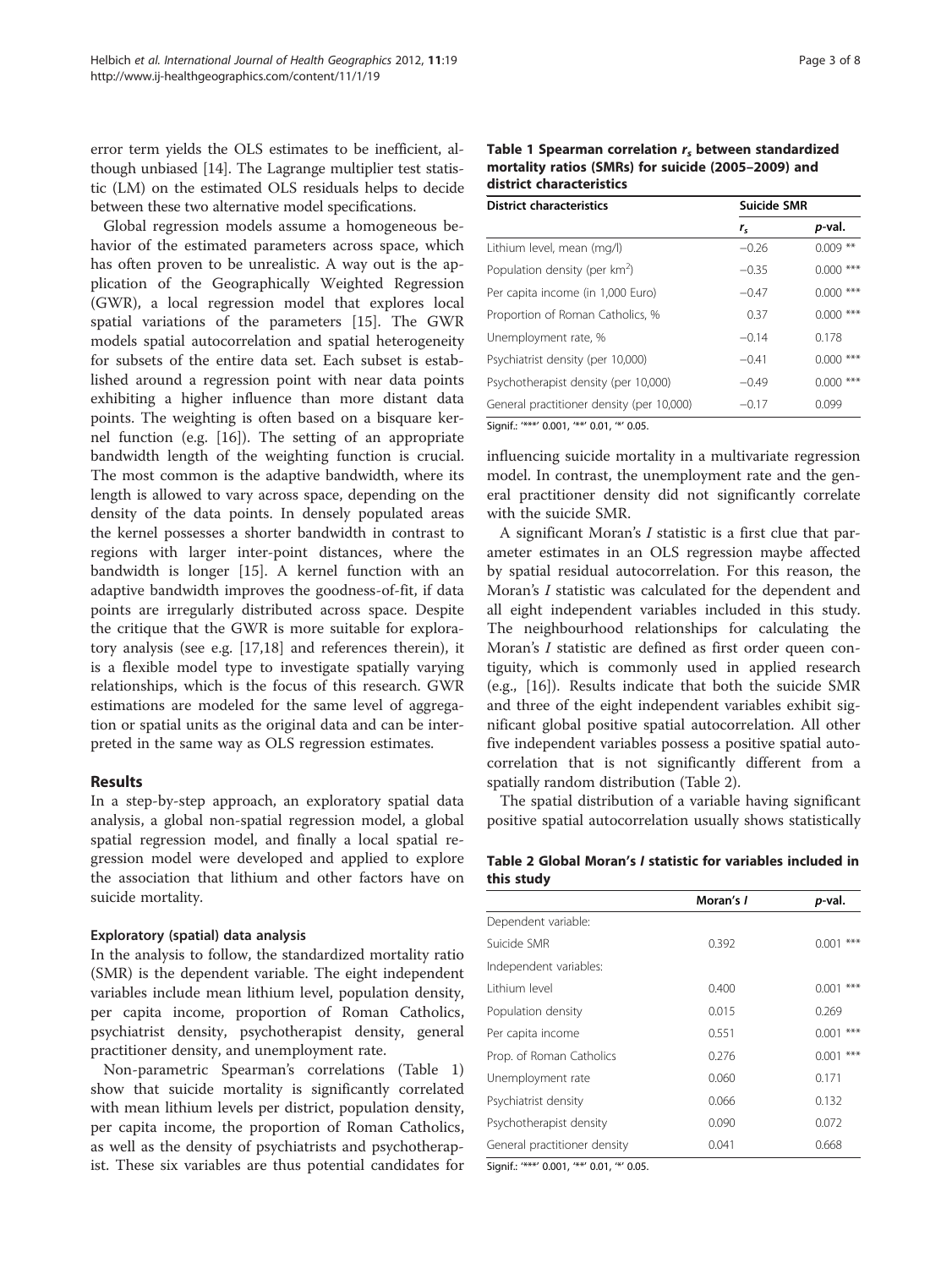significant clusters of high (i.e., hot spots) and low values (i.e., cold spots). In Figure 1, significant hot and cold spots of the suicide SMR are depicted using the local G\*-statistic. The distribution clearly indicates a large significant cluster of high suicide SMRs in the south (dark gray districts) and a large significant cluster of low suicide SMRs in the eastern portion (light grey districts) of the study area. Districts in white exhibit an insignificant spatial distribution of suicide SMR.

## Global non-spatial regression model

Exploring the relationship between the eight independent variables and suicide SMR starts out with a multivariate OLS regression model. Results show that the eight independent variables explain about 32% of the variance in the suicide SMR. Of those, only lithium levels and the proportion of Roman Catholics are significant predictors (Table [3,](#page-4-0) left column). Next, a stepwise regression model is estimated with the final model including only those independent variables, for which the regression coefficients are statistically significant by minimizing the Akaike Information Criterion (AIC, see, e.g. [[20\]](#page-7-0)). In addition to the explanatory power of a model the AIC also considers model complexity and results in a more parsimonious model [[20\]](#page-7-0). The final stepwise multivariate regression model includes lithium levels, the proportion of Roman Catholics, and the psychiatrist density as the only three independent variables (Table [3](#page-4-0), middle column). While the psychiatrist density is not statistically significant, it is still kept in the model by the stepwise algorithm and thus provides explanatory power. Removing this variable from the model would have resulted in an increase of the AIC score from −72 to −59 and a significantly worse performing model. The three independent variabels in the final stepwise model not only explain slightly more of the variation in the suicide SMR  $(R_{adj}^2 = 0.323$  for the stepwise versus  $R_{adj}^2 =$ 0.321 for the full model), but also perform significantly better than the full model based on the AIC values (−73 for the stepwise versus −68 for the full model). A more detailed analysis of the residuals from the final stepwise regression model reveals that they are normally distributed (Jarque Bera test (JB) = 1.110;  $p = 0.574$ ) and homoscedastic (studentized Breusch-Pagan test (BP) = 5.133;  $p = 0.162$ ). Because a bivariate correlation analysis of the independent variables showed potential for multicollinearity, Variance Inflation Factors (VIFs) are investigated. Since all VIF scores are below the critical value of 5, as suggested by Fox [\[21\]](#page-7-0), multicollinearity is rejected. The *F*-test with  $p < 0.001$  indicates that the final stepwise regression model is statistically highly significant. Finally, residual independence is tested by the Moran's I. This test shows significant spatial residual autocorrelation  $(I = 0.179; p = 0.002)$ , violating the model's independence assumption. This residual pattern in the stepwise OLS model can be a result of existing spatial effects and can be accounted for by means of a spatial autoregressive model.

# Global spatial regression model

Of the two different types of spatial autoregressive models, the (robust) LM test recommends the use of a spatial lag model (rob. LM: 8.477;  $p = 0.004$ ). Again, variables are selected based on the full model and predictors that do not make a significant contribution on a 0.05 level are omitted stepwise. In the final global spatial lag model, both the lithium level as well as the proportion of Roman Catholics are significant predictors of the overall suicide SMR, the psychiatrist density is nearly significant at  $\alpha = 0.1$  level but its consideration in the model does not increase the AIC (Table [3](#page-4-0), right column). Sensitivity analysis with different neigbourhood configurations confirm the robustnes of these results.

A Jarque Bera test (JB = 3.038;  $p = 0.219$ ) shows that the residuals are normally distributed, homoscedastic  $(BP = 4.303; p = 0.231)$ , and no longer significantly

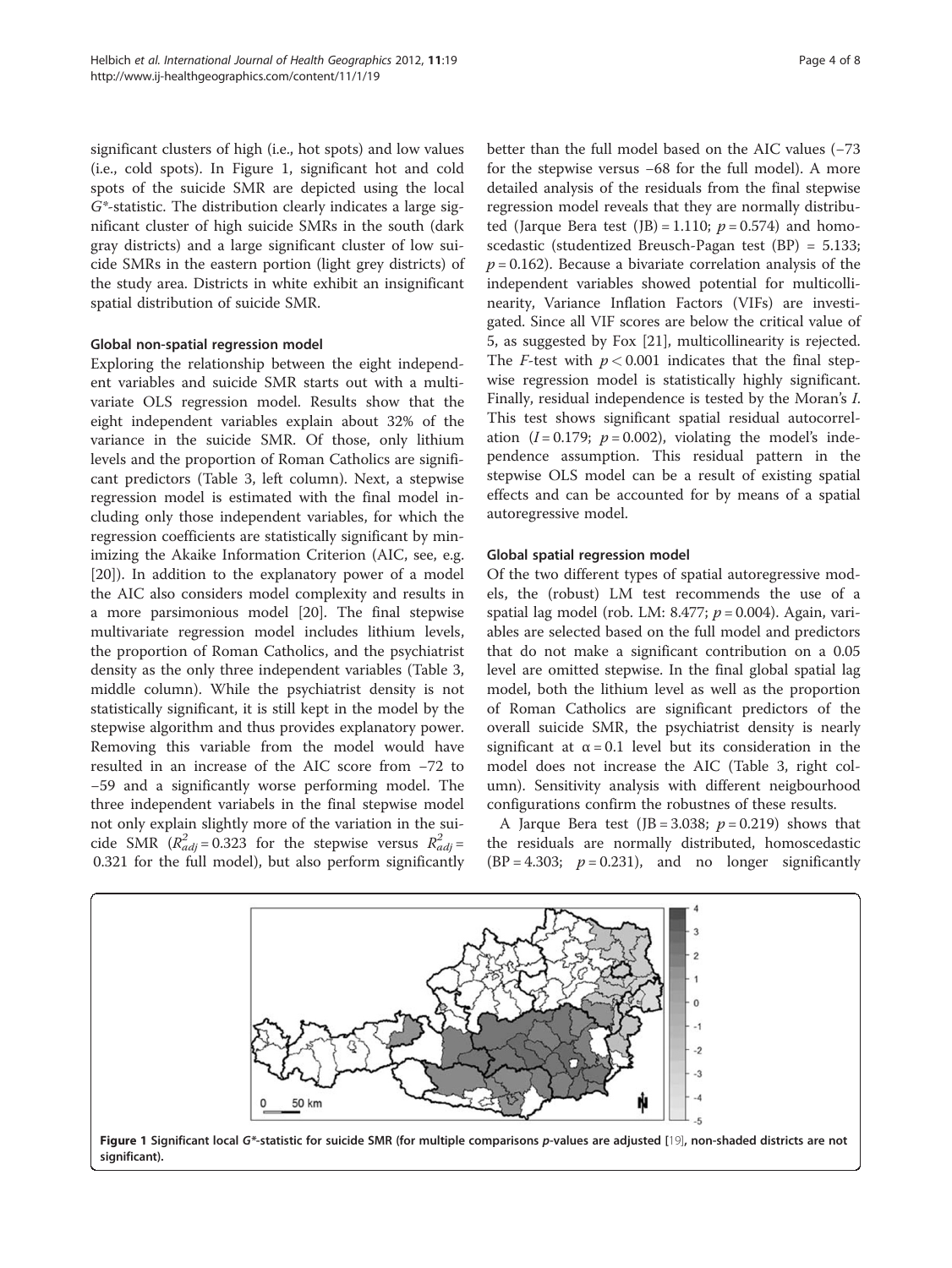<span id="page-4-0"></span>

| Table 3 Global regression estimates on standardized mortality ratios (SMRs) for suicide (2005–2009) |                                                                         |      |
|-----------------------------------------------------------------------------------------------------|-------------------------------------------------------------------------|------|
| $\bigcap_{i=1}^{n}$ $\bigcap_{i=1}^{n}$ $\bigcap_{i=1}^{n}$                                         | $\bigcap_{i=1}^n$ $\bigcap_{i=1}^n$ $\bigcap_{i=1}^n$ $\bigcap_{i=1}^n$ | CAD. |

|                           | OLS (full): |          |             | OLS (stepwise): |          |             | SAR:     |          |             |
|---------------------------|-------------|----------|-------------|-----------------|----------|-------------|----------|----------|-------------|
|                           | Coeff.      | t-val.   | p-val.      | Coeff.          | t-val.   | p-val.      | Coeff.   | z-val.   | p-val.      |
| Intercept                 | 0.612       | 1.908    | 0.060       | 0.419           | 2.491    | $0.014*$    | 0.159    | 0.977    | 0.329       |
| Lithium level             | $-7.000$    | $-4.347$ | $0.000$ *** | $-7.139$        | $-4.847$ | $0.000$ *** | $-4.844$ | $-3.489$ | $0.000$ *** |
| Population density        | 0.000       | 0.565    | 0.574       |                 |          |             |          |          |             |
| Per capita income         | $-0.013$    | $-1.039$ | 0.301       |                 |          |             |          |          |             |
| Prop. of Roman Catholics  | 0.005       | 2.410    | $0.018*$    | 0.006           | 3.143    | $0.002$ **  | 0.004    | 2.573    | $0.010$ **  |
| Unemployment rate         | $-0.038$    | $-1.597$ | 0.114       |                 |          |             |          |          |             |
| Psychiatrist density      | $-0.053$    | $-1.110$ | 0.270       | $-0.041$        | $-1.479$ | 0.142       | $-0.040$ | $-1.608$ | 0.108       |
| Psychotherapist density   | $-0.001$    | $-0.116$ | 0.908       |                 |          |             |          |          |             |
| Gen. practitioner density | 0.016       | 1.146    | 0.255       |                 |          |             |          |          |             |
| ρ                         |             |          |             |                 |          |             | 0.448    |          | $0.001$ *** |

Signif.: '\*\*\*' 0.001, '\*\*' 0.01, '\*' 0.05.

different from a spatially random distribution (i.e., they possess no spatial autocorrelation, Moran's I: -0.060;  $p = 0.761$ ). This means that the autoregressive component successfully captures spatial autocorrelation, which is indicated by a significant value of rho ( $\rho = 0.448$ ; LR: 14.336;  $p < 0.001$ ) and non-significant LM test for residual autocorrelation. In other words, residuals are now in compliance with the assumption of being spatially independent of each other. In addition, the resulting global spatial lag model showed much improvement over the final stepwise OLS model in terms of performance, based on the AIC values (−85 for the global spatial model versus −73 for the stepwise regression model). Overall, the SAR model explains more than 43% (Nagelkerke  $R^2$ ) in the variation of the suicide SMR.

# Local spatial regression model

While the global spatial model is clearly an improvement over the aspatial OLS model, the relationships between the dependent and the independent variables remain stationary (i.e., constant) across the entire study area of Austria. However, multiple studies have indicated that such relationships are in fact non-stationary and thus vary across the study area (e.g., [\[16](#page-7-0)]). Local spatial regression models take such non-stationarity into account. Thus, the final step in this analysis involved estimating a GWR that used an adaptive, bisquare kernel function and the significant independent variables indicated by the SAR model.

In the GWR model, lithium level ( $p < 0.05$ ) and proportion of Roman Catholics ( $p < 0.05$ ) show sigificant non-stationarity, meaning that the regression coefficient for both independent variables significantly varies across the study area. However, the Leung et al. [[22\]](#page-7-0) test does not reject the null hypotheses of stationarity for the psychiatrist density, which indicates that this explanatory variable seems to have a constant relationship with the suicide SMR across the entire study area. In addition, residuals do not show any spatial autocorrelation. Not only does the GWR model outperform the corresponding global OLS model ( $F = 2.363$ ;  $p < 0.001$ ), it also now explains between about 25% to 60% of the variance in the suicide SMR. As shown in Figure 2, an east–west divide in the explanatory power of the GWR model is apparent, with higher local  $R^2$  values in the east and lower values in the western and southern portions of

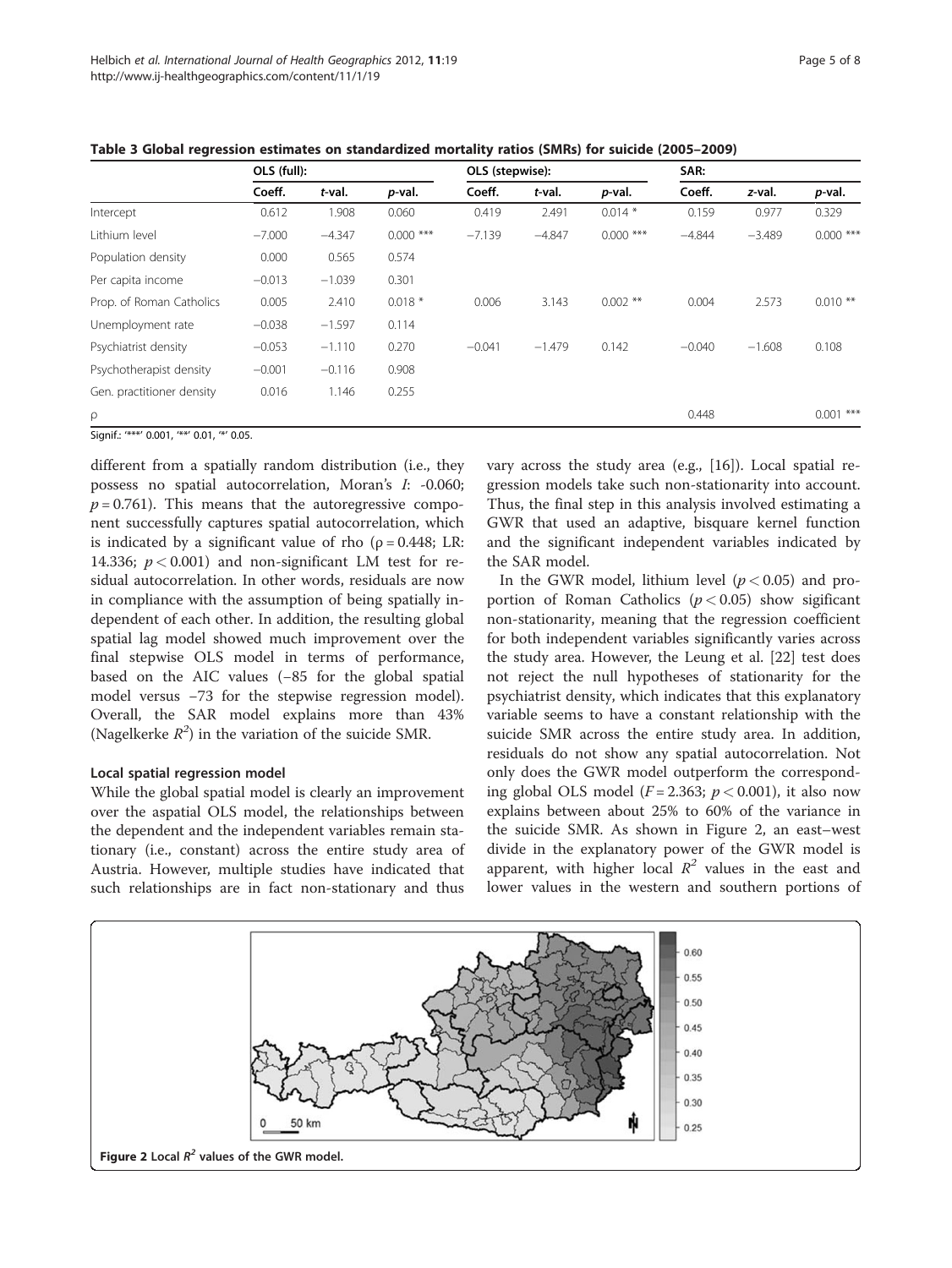Austria. The highest local  $R^2$  values are found in the south-east, leaving approximately 40% of the variation in the suicide SMR unexplained.

A statistically significant negative relationship between lithium content in drinking water and suicide mortality can be found in the eastern portion of Austria, including the entire provinces of Burgenland and Vienna, most of Lower Austria and Styria, and eastern portions of Carinthia (Figure 3). In this entire area, the negative relationship is stronger in the southern half and less pronounced in the northern half. For example, a one unit increase in lithium levels in drinking water in one of the southern districts leads to a 16 fold decrease in the suicide SMR. In contrast, the impact of the lithium levels in drinking water on the suicide SMR in one of the northern districts is only  $\frac{1}{4}$  of that in one of the southern districts (Figure 3).

Significant positive relationships between the proportion of Roman Catholics and suicide SMR can be found mostly for the eastern half of Austria, with the strongest relationships in the north-east (Figure [4](#page-6-0)). Although, the null hypotheses of spatial stationarity for the psychiatrist density was not rejected (see above), a few districts in the south-eastern and western portions of Austria exhibit a significant negative relationship between the psychiatrist density and the suicide SMR (Figure [5\)](#page-6-0).

# **Discussion**

Given the increasing possibilities of disease mapping due to a growing availability of digital data in medicine, the experiences of psychiatric epidemiology with geospatial analyses are growing [[23\]](#page-7-0). Up to now, it has been assumed that lithium in drinking water originated from natural sources such as lithium containing rocks [\[24](#page-7-0)]. Natural lithium traces in water have already been considered by Cade [\[1](#page-7-0)] to have the potential to influence mental health. Since then, the mood-stabilizing effects of lithium became widely recognised by the psychiatric

community [\[25\]](#page-7-0) and in the meanwhile its suicide preventive properties are well documented [\[26\]](#page-7-0). As a natural trace element, lithium is washed out by rain from rock and soil and dissolves in ground water and reaches the food-chain via the drinking water. In some geographic regions, its concentrations may reach up to 5.2 mg/l, reflecting a natural daily intake of lithium of up to 10 mg/l [[24](#page-7-0),[27](#page-7-0)]. Although, such daily doses of lithium are considerably lower than those used therapeutically, it is unknown to which extent intake of natural lithium levels may influence mental health or suicide mortality. Only one randomised placebo-controlled study showed favourable effects of low-dose lithium supplementation (0.4 mg daily) on mood, in a small sample of former drug users [[28\]](#page-7-0). Although, the effects of therapeutic doses of lithium (about 70 mg dissolved lithium per day) are well established, still only little is known about the health effects of natural or low lithium intake as examined in this study.

This study did not consider that lithium prescribed to patients may accumulate via waste water in ground water aquifers due to urinary excretion. There are several reports pointing to the public health problem of antibiotics leading to resistant bacteria in waste water [[29,30\]](#page-7-0) as well as pharmaceuticals like carbamazepine, ibuprofen, and biphosphenol A in finished drinking water in Canada [\[31\]](#page-7-0). Similarly, acetaminophen, caffeine, carbamazepine, codeine, and other substances are measureable in groundwater from the Los Angeles metropolitan area, when compared to other regions in California [[32\]](#page-7-0). In the United States, also Fluoxetine has been detected in 4.3% of all examined ground water sites [\[33](#page-7-0)]. The effects of Fluoxetine and Carbamazepine concentrations found in sediment and water systems were strong enough to affect health and behavior in aquatic invertebrates [\[34,35](#page-7-0)]. It is possible that lithium, which is used in psychiatry since more than 60 years, has accumulated in drinking water reservoirs and thus has contributed to

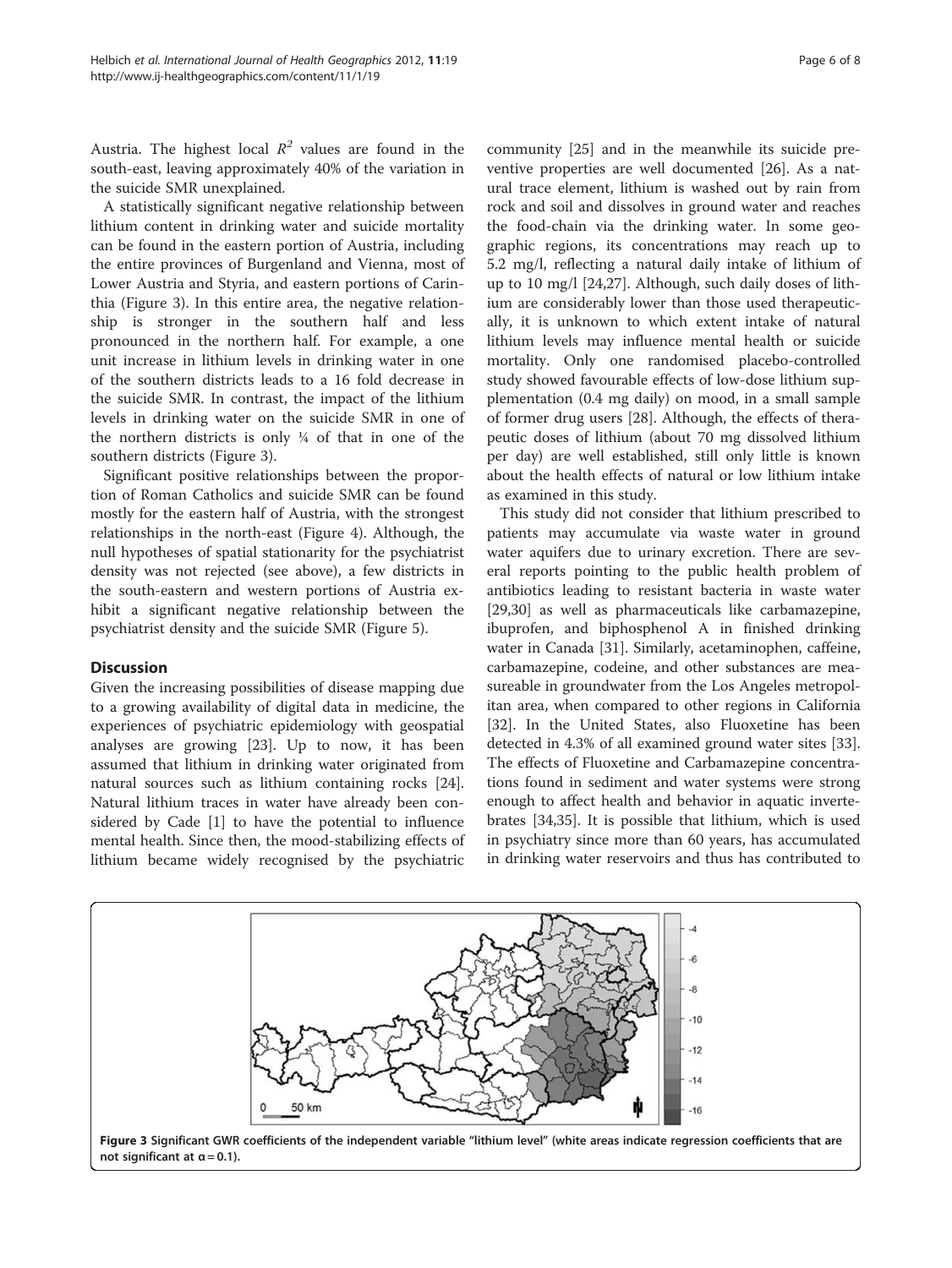<span id="page-6-0"></span>

the nonrandom distribution of lithium in drinking water across Austrian districts [[11](#page-7-0)]. With this in mind, the found association of lithium in drinking water and suicide mortality could be a function of regional lithium treatment rates rather than an effect of natural lithium occurrence. To answer this question, a further examination of this hypothesis is necessary and spatial regression models are most useful in this regards. Indeed, the authors are already in the process of preparing a project assessing lithium prescription rates at a geographical basis in Austria, which are available and can be purchased.

In particular, local spatial regressions allow to further challenge the hypotheses drawn from linear models. As shown in this study, the associations found between lithium in drinking water vary in strength by region. This underscores the necessity to examine large areas instead of selected regions. For example, the contradicting results in Ohgami at al. [\[3](#page-7-0)] and Kabacs et al. [\[4](#page-7-0)], which both examined only a random region of each country, a prefecture in Japan and East England, might have been biased by the selection of these regions. Such local spatial regression models are especially informative when multiple risk factors coalesce as causes of a disease. Then, as shown here, strongest risk factors may vary from region to region and such results may be used to inform policy makers and prevention initiatives, which than may be tailored to the local needs in addition to global spatial predictors. While the suicide mortality of the north-east of Austria is best described by the Proportion of Roman Catholics, the south-east is better described by lithium levels. The results suggest that in the south-eastern parts of Austria the density of psychiatrists coincidently exhibits a significant negative relationship with suicide mortality with lithium levels in water, which may be an argument for an influence of local lithium prescriptions by psychiatrists on lithium levels in drinking water.

# Conclusion

The outcomes found here still need replications based on other countries data. Also, replications in other time periods would be informative to substantiate the possible effects of lithium on people's health. The limitations of the results derived from such ecological models still include the problem of the ecological fallacy in